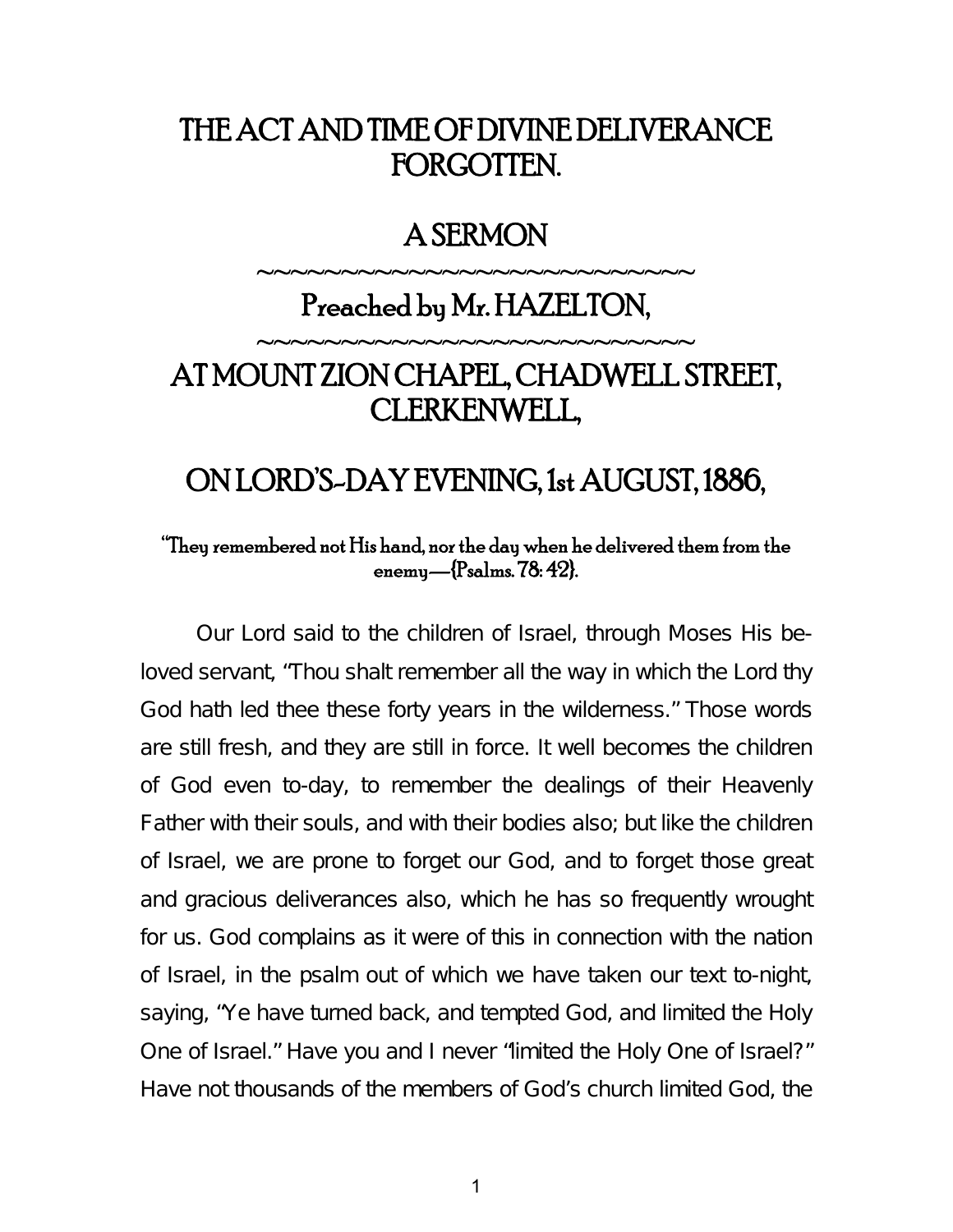great Head of the church, in every age of time? And is it not the policy of the devil to tempt the people of God to limit the Holy One of Israel? Satan knows well that in proportion as we limit our God our hearts are barren, and a spirit of rebellion prevails within. We are, if one may speak for others, exceedingly prone to limit God with respect to time, for we want to bind Him in relation to this point. We want Him to hear us, and to hear us now. We want certain blessings, and we want them to-day. We desire to see His almighty hand, and we want Him, as it were, to put it out of heaven at the present time. God, however, will not be limited by His creatures as to time. He will, and He must work, for He has bound Himself to do so; but He will work in His own way, and also in His own time. The children of Israel, like God's dear people now, sometimes in impatience and unbelief, limited their covenant God in this respect. Then, again, they frequently limited Him as to the blessings they wanted. They not only desired His blessing, but they complained if this or the other particular blessing was not given, Notwithstanding that God's hands are full of mercies, they mention particular favors or manifestations of His goodness, which they believe are needful, and they would bind the Almighty God to grant them what they deem indispensable gifts. Thus they limited the Holy One of Israel. Again, they sometimes limited Him with regard to their position, and their path or paths in the wilderness. And have you and I never said, in relation to providential and perhaps, in relation to spiritual matters also, "Lord, not that way, lead us not in that path." We have tried, and have done our very best, or worst, to limit the Almighty One of Israel as to this matter. God, however, has marked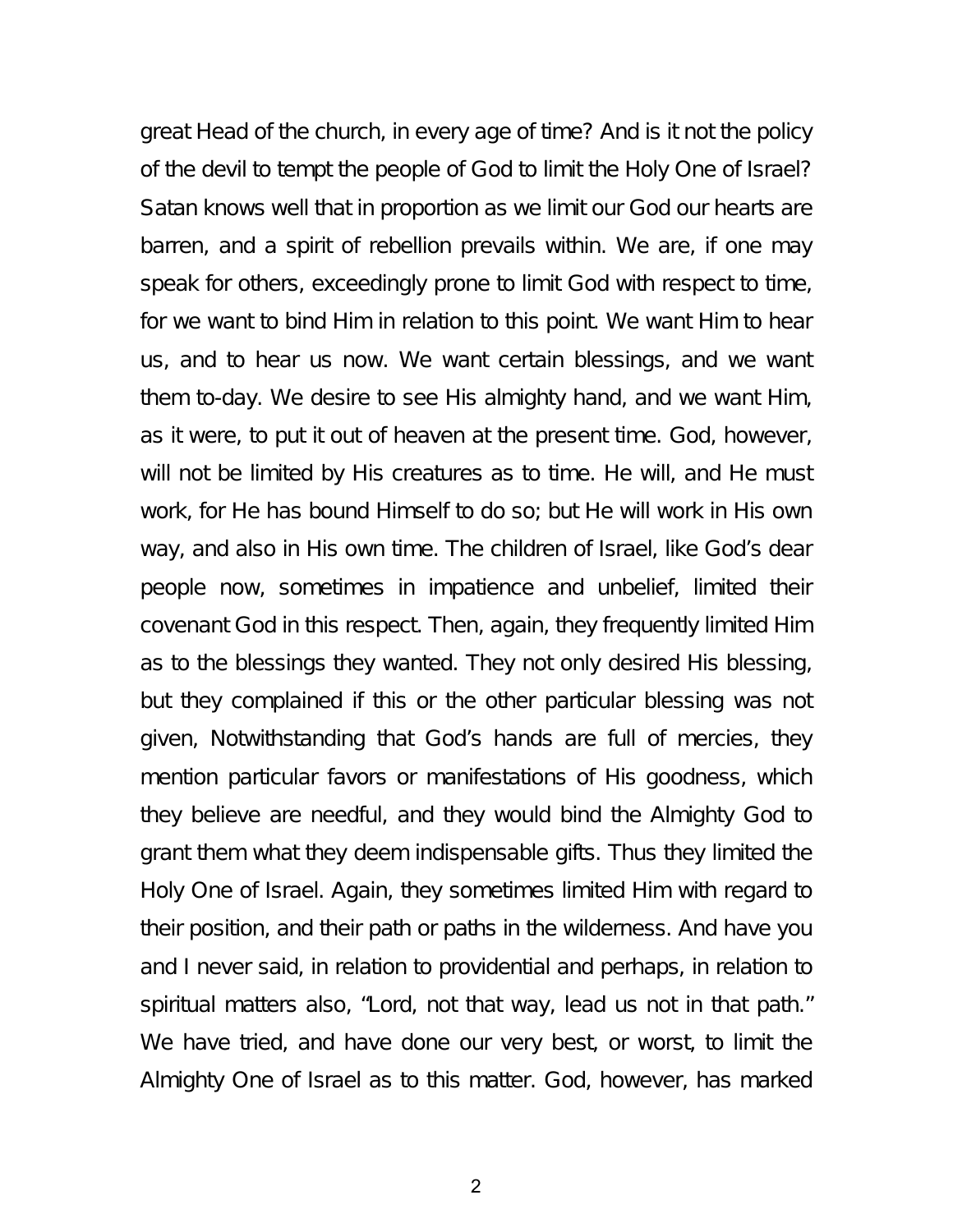out the path in which His people shall walk; for "it is not in man that walketh to direct his steps," therefore, their goings are of the Lord. Our God will do all His will as to the paths in which He leads His people, as to the blessings He confers upon them, and as to the times and periods of appearing unto and for them. But, perhaps, one of the worst features of our experience is, that of limiting the Holy One of Israel as to His work and His power; hence it is said in my text, to-night, "They remembered not His hand, nor the day when He delivered them from the enemy."

Having thus reached the subject, let me offer a few plain and simple remarks upon it. The text divides itself very easily into three parts: — First, the hand of God; second, the day on which that hand appeared; and third, the fact asserted,—Israel did not remember it.

In the first place, let us make a few observations on the hand of God. "They remembered not His hand." We are now to lose sight of times and circumstances, at least for a few minutes, and endeavor to meditate upon the glorious hand of our covenant God. Sometimes we try to preach His heart, and at other times we preach His eye, while when so directed we try to set forth His attentive ear which is ever ready to hear prayer, or we dwell upon His bowels of mercies: but tonight for a few minutes we are to direct our attention to His hand.

I notice in the first place, that we, like the children of Israel are sometimes forgetful of the oath of God. Do you say, What has that to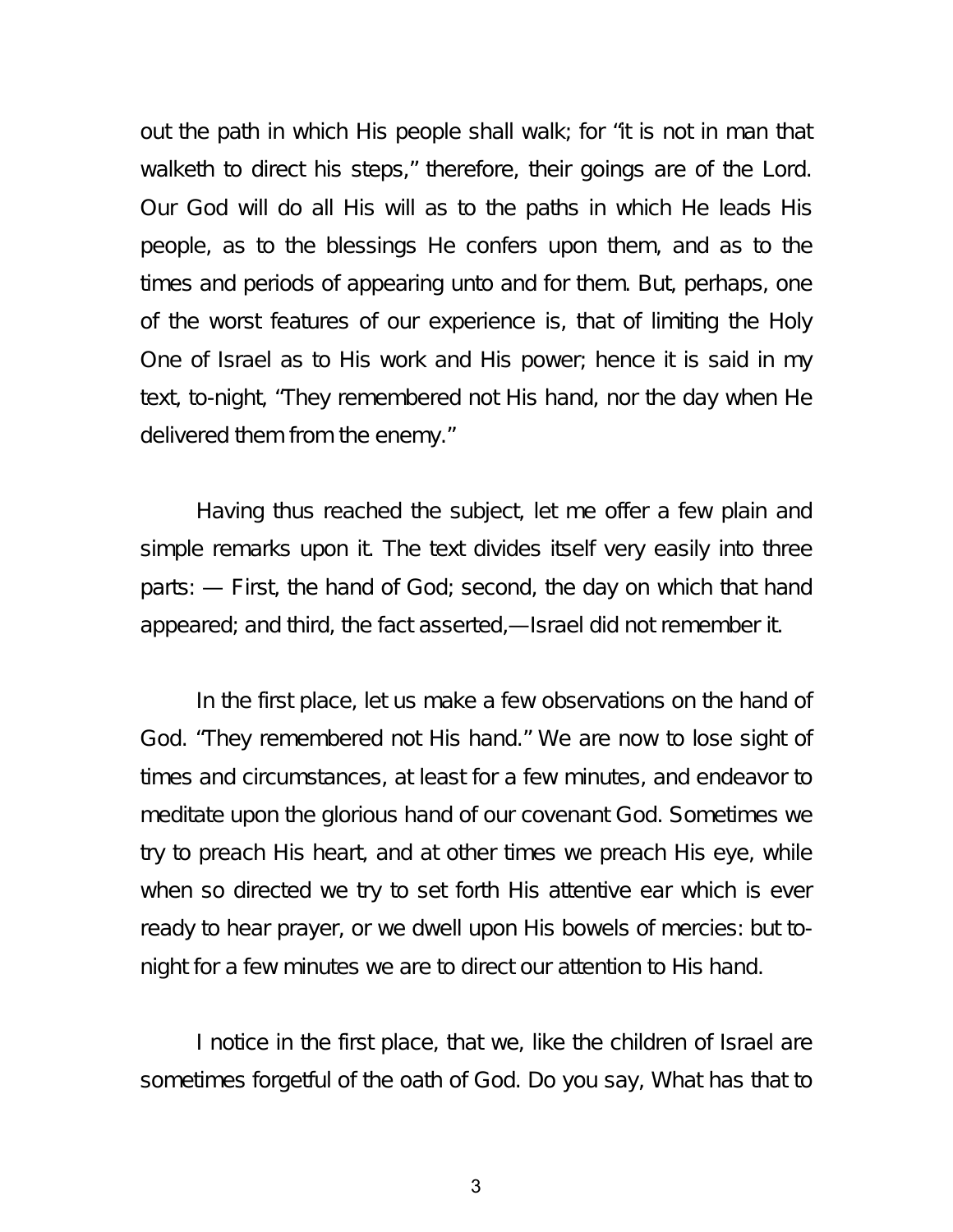do with His hand? I will tell you, for perhaps you have forgotten the fact, and we are very prone to forget very much that is of great importance, God's oath is connected with His hand. There are various methods of taking oaths, and different countries take them in different ways. The children of Israel, or the Jewish nation took oaths or swore in the presence of God by lifting up their hands. Hence Abraham said, " I have lifted up mine hand unto the Lord, the Most High God, the possessor of heaven and earth, that I will not take from a thread even to a shoe-latchet " from the people whom I have succoured and delivered, lest they should charge me with having been selfish and covetous. He deemed it a matter of importance to swear before God that in what he had done he was quite disinterested, and desired no material gain; hence, "I have lifted up my hand unto the Most High God." Well now, our God has in condescension to our weakness and darkness,—and I do beg attention to this,—in order that we may not forget His hand, in condescension to our feebleness, our God has said, "I lift up My hand to heaven and say, I live for ever, so that we have God's promise and God's oath, and we often forget them both, losing sight of them altogether. " They remembered not His hand," which God lifted up for Abraham their ancestor and swear two things; first, "Abraham, I will be thy God," and I confirm My promise by My oath. I lift up My hand to heaven and say, By My life, and My name, and My honor, I will be Thy God; and secondly, I lift up My hand and swear, that having become your God, I will give you the land of Canaan." And our God has promised that He will be our God; and as an oath for confirmation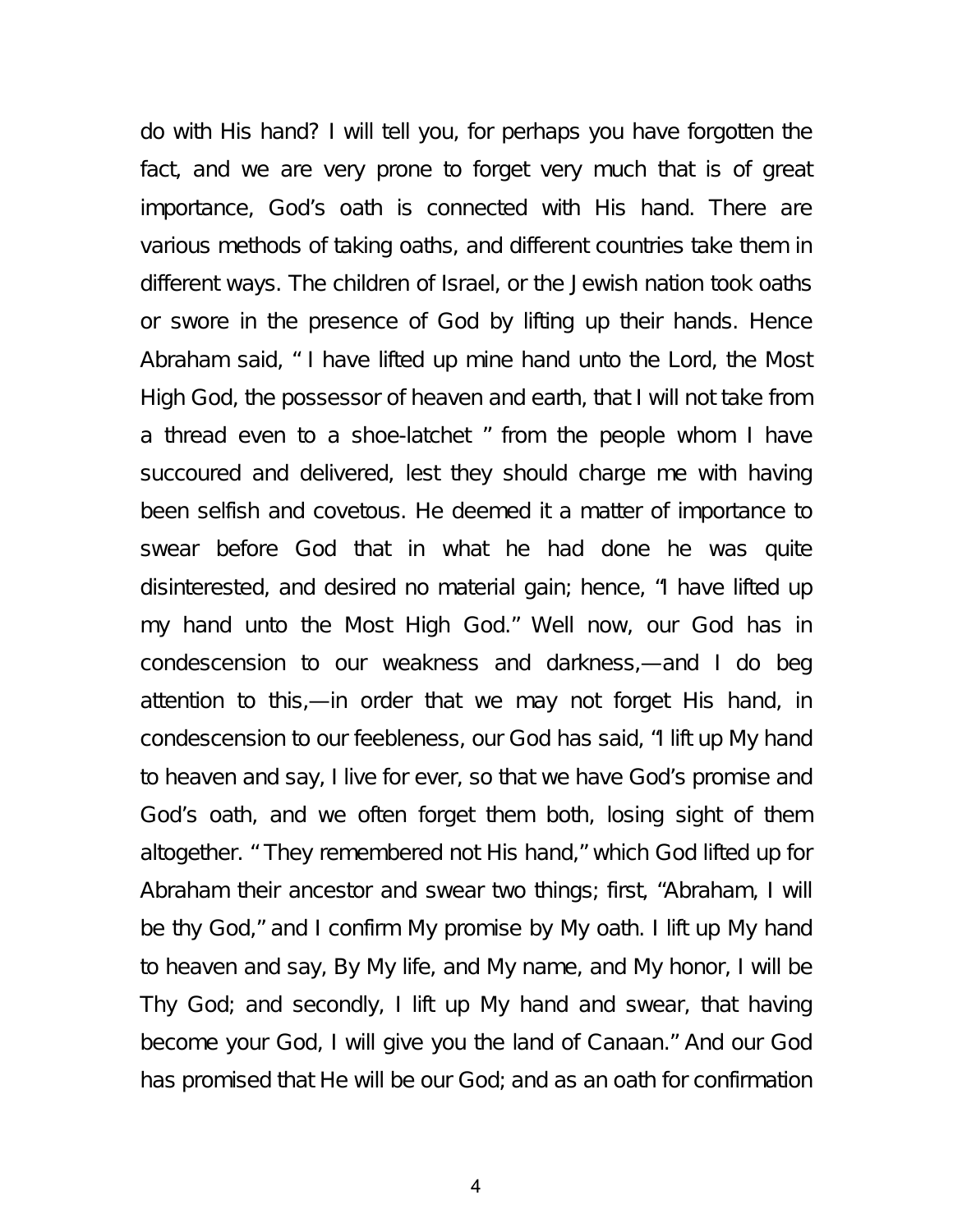puts an end to all strife,—God, because He could swear by no greater, swear by Himself, that He would for ever be our God:

> "Abram, I'll be Thy God," He said; And He was Abram's God."

And what He said to Abraham in covenant, that He says to every believer in His own great name whether he be great or small. "I will be Thy God and, further, having promised and sworn that He would be our God for ever, He has also promised and sworn that He will give us the land of promised rest. Do you always remember this solemn act of Jehovah, these holy promises of your God, and this solemn oath of the great I AM ?

> "His honor and His name's at stake, To save me from the burning lake."

To come down as low as I possibly can, I think of Nehemiah's words, "Who desire to fear Thy name." There are those in the family of God who cannot speak positively with regard to the nature and character of their fear; but you can speak positively with regard to your desire to fear God's name. That desire must be fulfilled, for God is its Author, and its root is His grace, and you are among those honored persons for whom God lifted up His hand, and swear by Himself that He would be your God for ever, and take you to dwell for ever with Himself. Now, as our time is limited, our remarks must be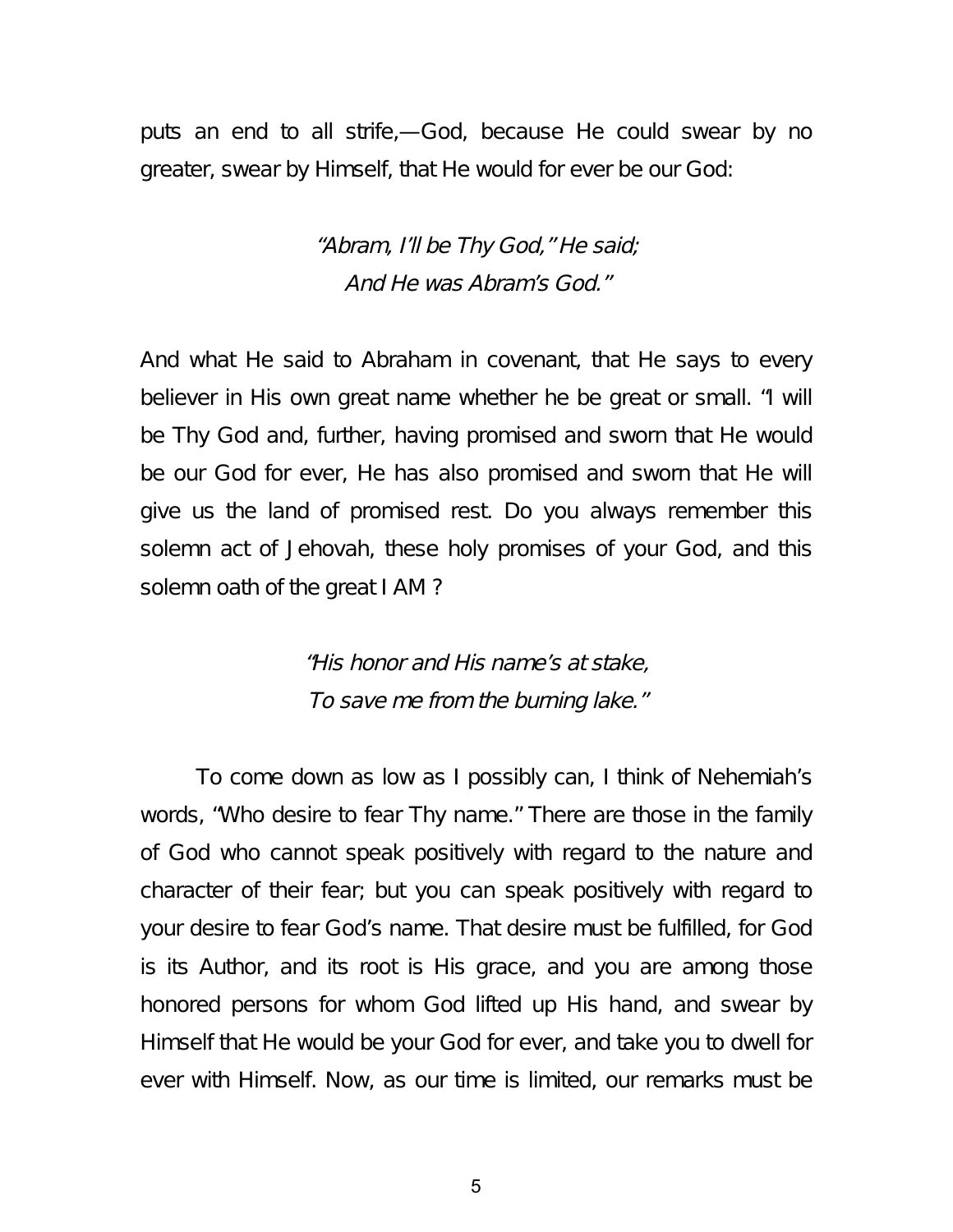brief, and therefore, let that suffice for the first point. They remembered not His uplifted hand when He swear that He would save them.

In the second place, they remembered not the almightiness of His hand. They not only forgot how solemn it was, but they remembered not its strength. And if I may speak for you, you are very prone to forget the same fact. Our God, however, has said, "Behold, the Lord's hand is not shortened that it cannot save, neither His ear heavy, that it cannot hear." I would always hear the voice of my covenant God and heavenly Father asking me as it were the question, "Is anything too hard for the Lord Is there a rocky heart too hard for Me to break? Is there a knotty question too hard for Me to answer? Are there puzzling and perplexing circumstances too tangled for Me to unravel? Will you limit My wisdom? Will you regard Me as having an arm too short to reach you, or too unskillful to manage your affairs? They remembered not the strength of God's arm, and they forgot what He had done. They went back in their hearts, it is said, to Egypt, and remembered not what God had done for them there, how He put His strong arm underneath the whole nation, and lifted them all out of the fiery furnace at once; and they forgot it all. They forgot also how marvelously He made a way for them through the sea and in the wilderness. They saw that great sight, the outstretched hand of God, in the fiery and cloudy pillar, they saw the whole host of Egypt behind them, and the rolling waters and dividing waters before them, and how God with His strong hand went before and opened a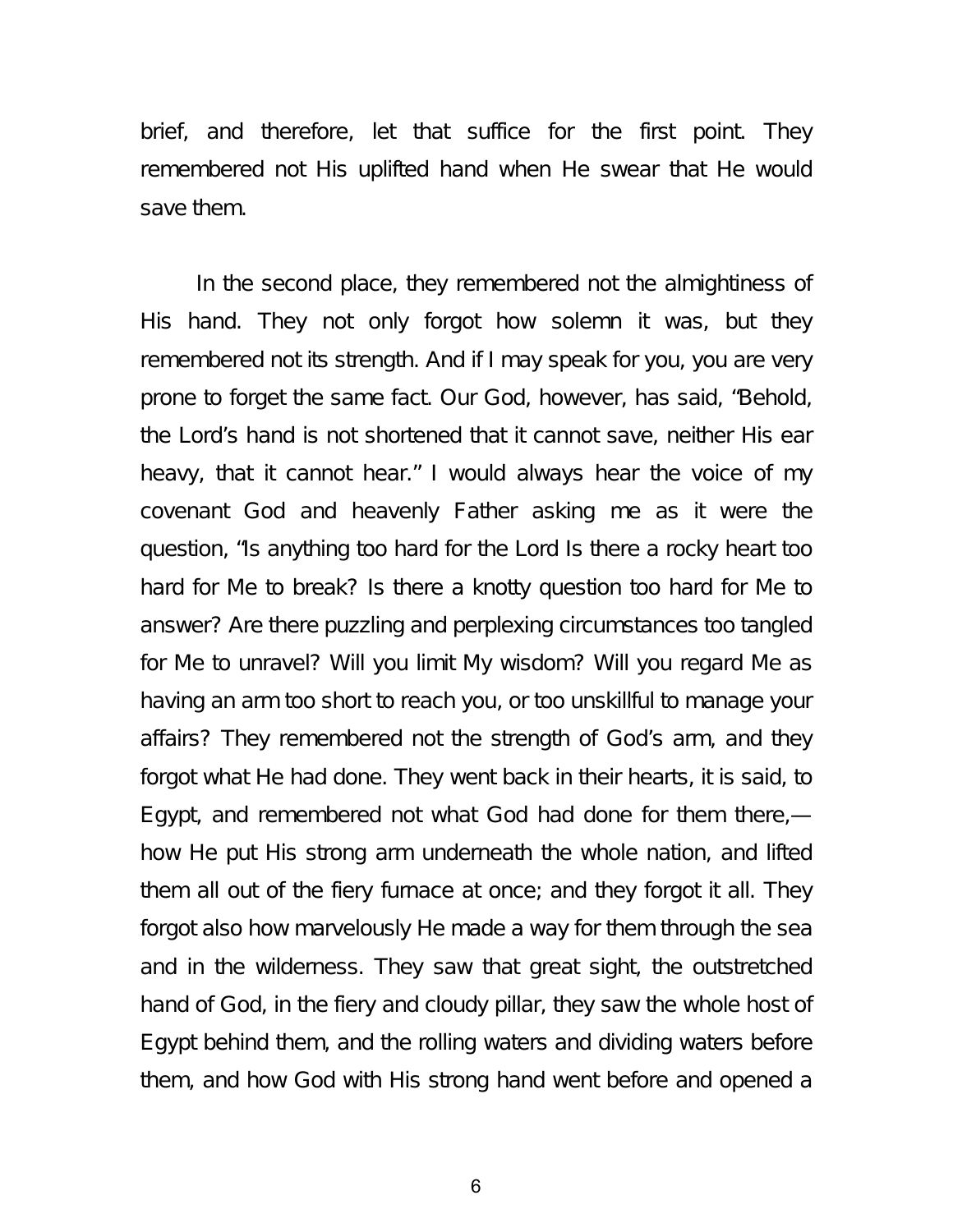way for them all through the Red Sea. Having reached, however, the opposite shore of the sea, and seen all their enemies destroyed, it was not long before they began to talk about stoning Moses. You have brought us out of Egypt to perish here in the desert. Let us not pelt the children of Israel, for we are not better than they. Let us not cast stones at them; for, like them, we have most ungratefully forgotten the strength of the arm of the Lord our God. He has done much for us, and in some respects more for us, spiritually, than He did for the children of Israel. Theirs was a temporal redemption, ours is a spiritual one. Theirs was a temporal deliverance, ours is a spiritual one; and the marvelous manner in which the Red Sea was divided, was a manifestation of Divine providence, and providence is in many respects inferior to, at least it is always subordinate to God's grace. They forgot what He had done, and we forget what He is doing now; whilst His everlasting arms are underneath us, and we are lying in them. Oh what provoking creatures are we! And what a merciful God is ours! We lie in His everlasting arms, and murmur and question His right to do what He is doing, or the wisdom of His dealings with us! "You may do this, sir, but we do not." I am glad if you do not; but my heart is deceitful above all things and desperately wicked. I would have something in the church that I do not see in it, and something in this, that, and the other individual that I do not see in them, and a good deal in the circumstances of my life, that I cannot find in them; yet the church is not mine, but God's, and all souls are in His hands; and, therefore, it must be that,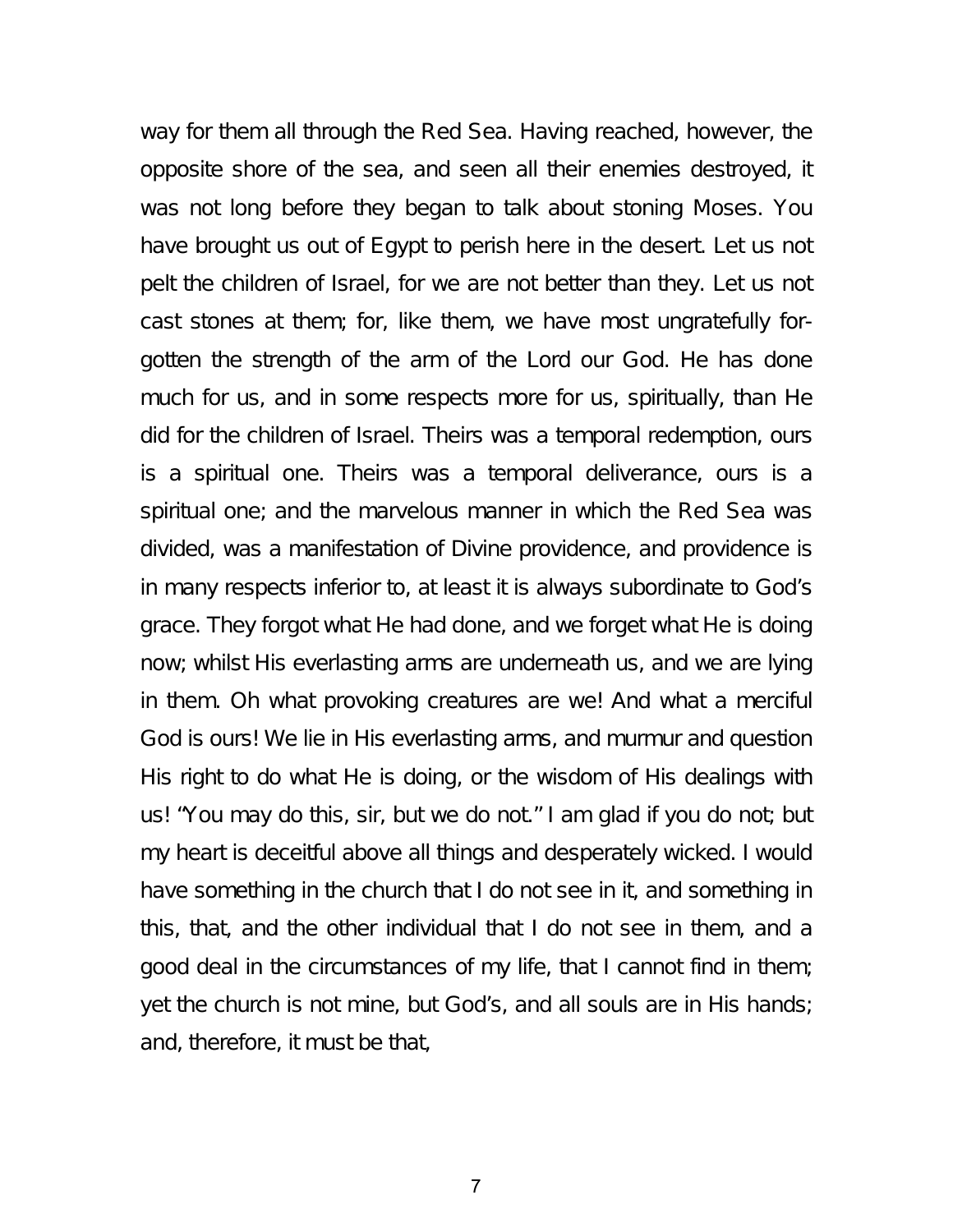#### "My life's minutest circumstance, Is subject to His eye."

And yet, whilst everlasting arms are underneath me, and in my judgment and understanding I believe that I should sink into perdition were it not so, I complain of the conduct of My heavenly Father. They remembered not His hand, how strong it was, and how its omnipotence was displayed. Its omnipotence is being displayed now, and we forget what He has done, and also the strength of His arm with regard to the future. What have we to do with the future? Nothing, or not much at present, except this one important point which should not be lost sight of, "I will never leave thee, nor forsake thee." This is a thousand times better for us, than if we possessed the spirit of prophecy, and could look into the future and see what God's arrangements are. Grasp that promise with all your hearts if you can, and you may leave the future where it is, in the hands of your gracious and covenant God. They remembered not the omnipotence of His arm. They forgot the victories He had wrought for them, the way He had made for them, and how He had preserved them. The victories He had achieved for them. "His right hand and His holy arm hath gotten Him the victory." That high and strong hand and holy arm hath gotten us the victory until now; and I do not, brethren, go too far, for are you not something more than conquerors and overcomers here to-night. Have you been trampled on and destroyed as a Christian? No, not yet. Then Satan has not finally overcome you, but in fact you are hitherto more than conquerors through the blood, and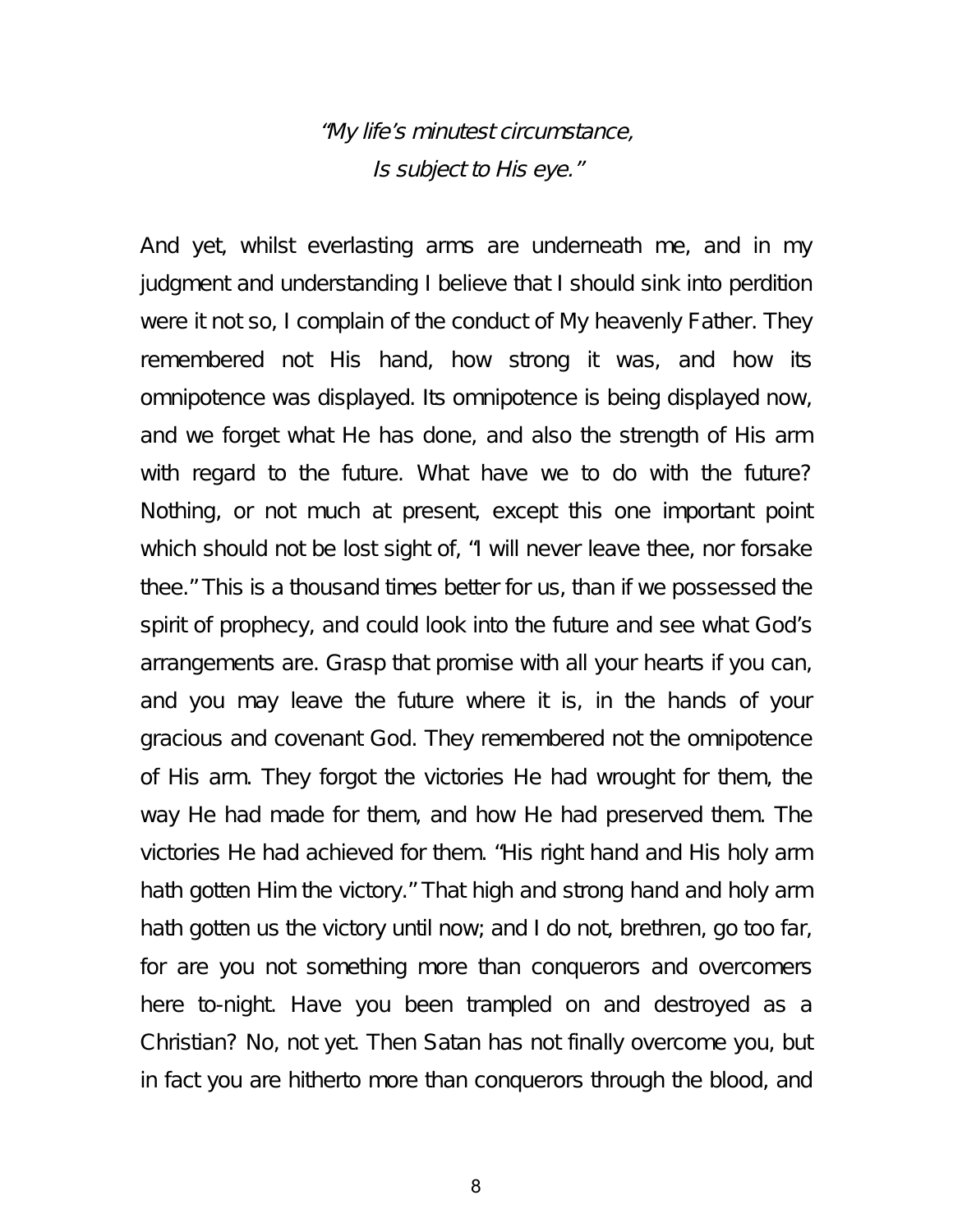power, and word of the Lamb. Forget not the victories He has wrought for you.

Again, I sometimes think we are prone to forget another important point in connection with the wonder-working hand of God; and that is, how He preserved us, before we knew His dear name. "Preserved in Christ Jesus, and called." We are ready enough to begin with those matters with which God began with us, or that is how we express ourselves. My brother, God did not begin with you in your regeneration; the new birth was not the commencement of God's power, and favor, and mercy towards you. In point of fact, God's mercy and favor had no beginning. But let me speak of the actual and active manifestations of His power. The moment you came into the world the arms of Divine providence received you, and you were preserved in Christ Jesus before you were called. Many of God's people have had hair-breadth escapes from death, before they were quickened by His grace. The late Mr. Gadsby used to say, as I have been informed, and I think I have read it somewhere, in relation to preservation before calling: "The people of God cannot die, while in a state of nature, for the life of them." Not that they were alive in themselves, but,

#### "He gave us grace in Christ His Son, Before He spread the starry sky."

Saul of Tarsus could not die a Pharisee. The thief could not die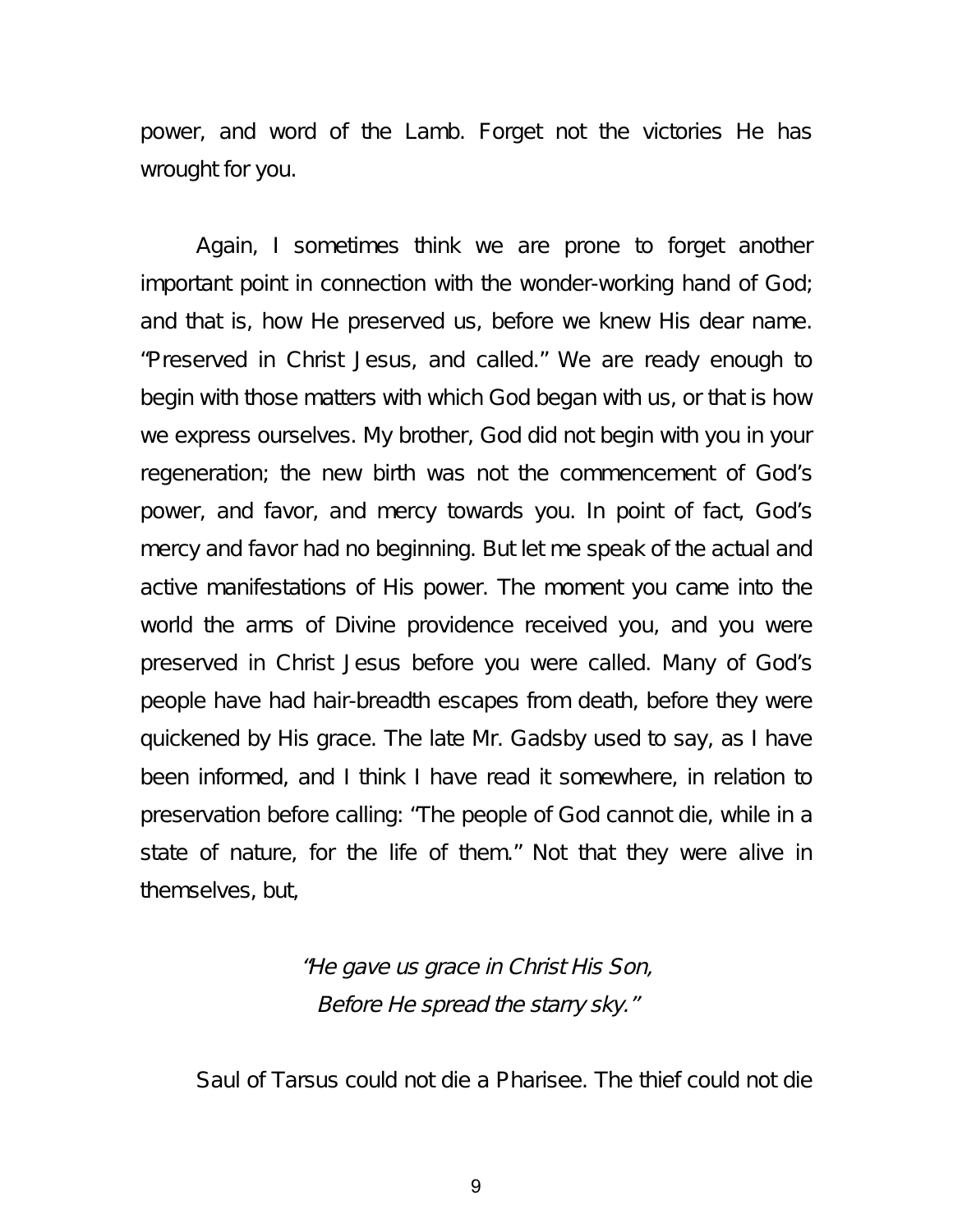before grace entered his heart, and sweetly forced him to say, ('Lord, remember me, when Thou comest into Thy kingdom." The jailor could not die before he was brought to say, "Sirs, what must I do to be saved?" Yes, we forget God's strong arm, which preserved and protected us when we cursed His name, and by which we have been supplied, and preserved, and blessed until now.

Again, they forgot the skillfulness of His Hand, as well as its strength. A person may have great physical strength, and yet not know how to use it; and if one be strong and ignorant, he may prove a very dangerous person. Our God's arm is an almighty one, and His wisdom is infinite and infallible. His great strength can never be employed against His people. He never guesses at anything, and He never chooses as we express it, the lesser of two evils. He is always right, and He always has been so. However mysterious His conduct may have been, and however deep the wonders of His providence may have proved, the keenest-sighted fiend has never yet detected a fault or a blemish in His character or His government. Hell has watched His hand, and would be glad to find an error in God's conduct and operations; but He goes on working in a sovereign manner, and almightiness pursues an infinitely wise course. Has it not been so in your experience and mine? As I said last Tuesday, when preaching on an anniversary occasion at Gravesend, had I been permitted to have my way, I should now have been at Meopham, and not have settled in London at all; but my ways are not the ways of the Lord, neither are my thoughts His thoughts. Could I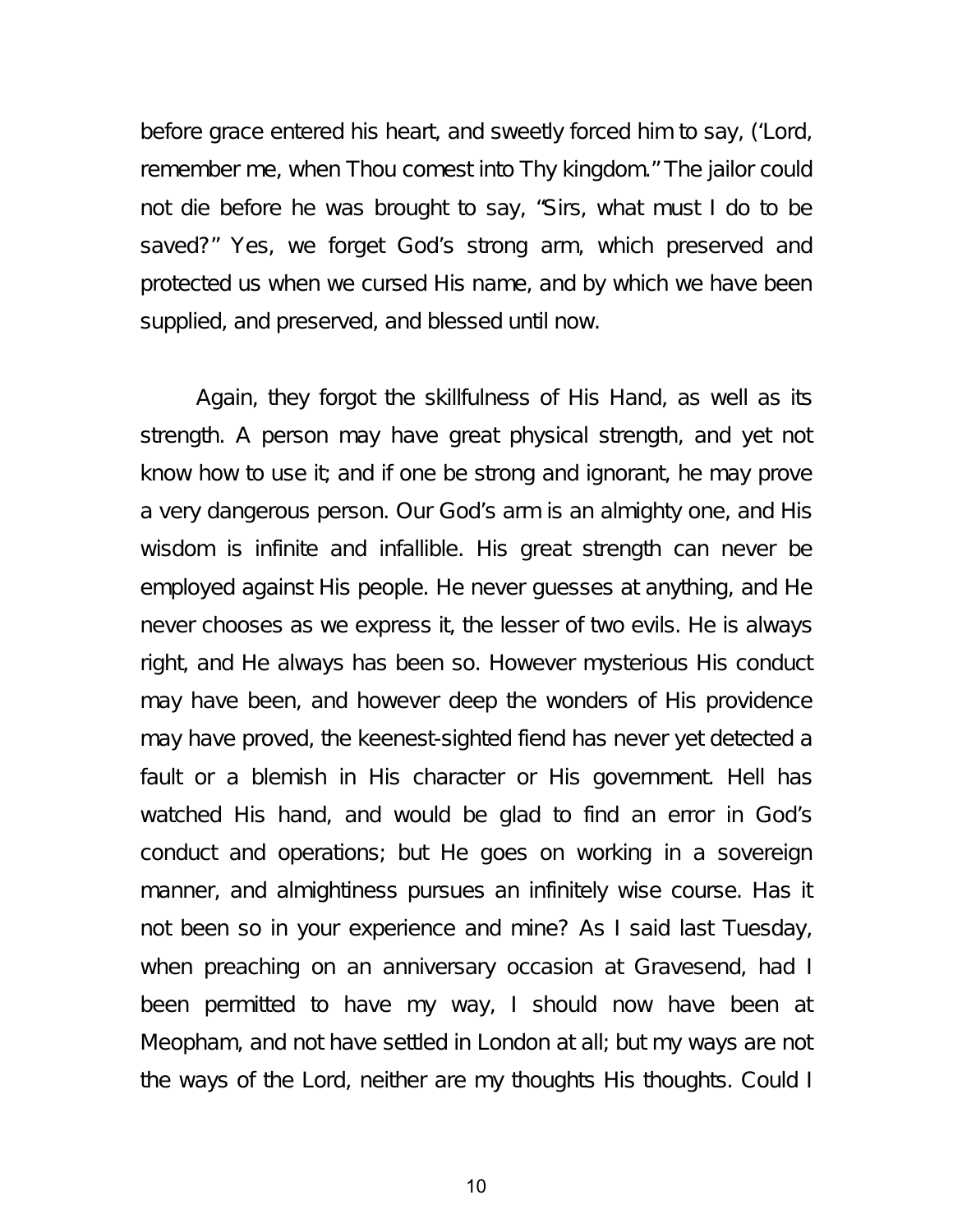have had my way and have frustrated the purposes of God in that particular, I should have done the people in that place no good, and they would have done me none. Oh! It is best as it is; and, therefore, let us not forget the skillfulness of the hand of the Lord our God. How marvelously He worked when the first rank of the children of Israel were at the edge of the water, at the Red Sea. Perhaps the feet of the foremost were almost in the water, when God said to Moses, "Wherefore criest thou unto Me? Speak unto the children of Israel that they go forward although at that moment there was no way for them to do so. They were to take God at His word, and as they went forward the waters were divided for them. Almighty power made a path, and infinite wisdom and skill guided the operations of God's hand and the people found a new way, a right way, an unexpected way, a safe way, a marvelous way, because it was made by the wonder-working hand of God : yet they remembered not His hand.

Again, they forgot the fullness of His hand. Not only its omnipotence and skillfulness but what was in it? What was in God's hand, then? And what is in it now? A sword was then in it, and a sword is there now. Joshua said, when a mysterious being appeared before Him with a drawn sword in His hand, "Art thou for us, or for our enemies?" and he soon received a satisfactory answer to his question. Your God has a drawn sword, not to smite you with, but your enemies. In another respect He is represented as having a sword girded upon His thigh. He has not done fighting yet, but has other blows to strike, other foes to destroy, other systems to cast

11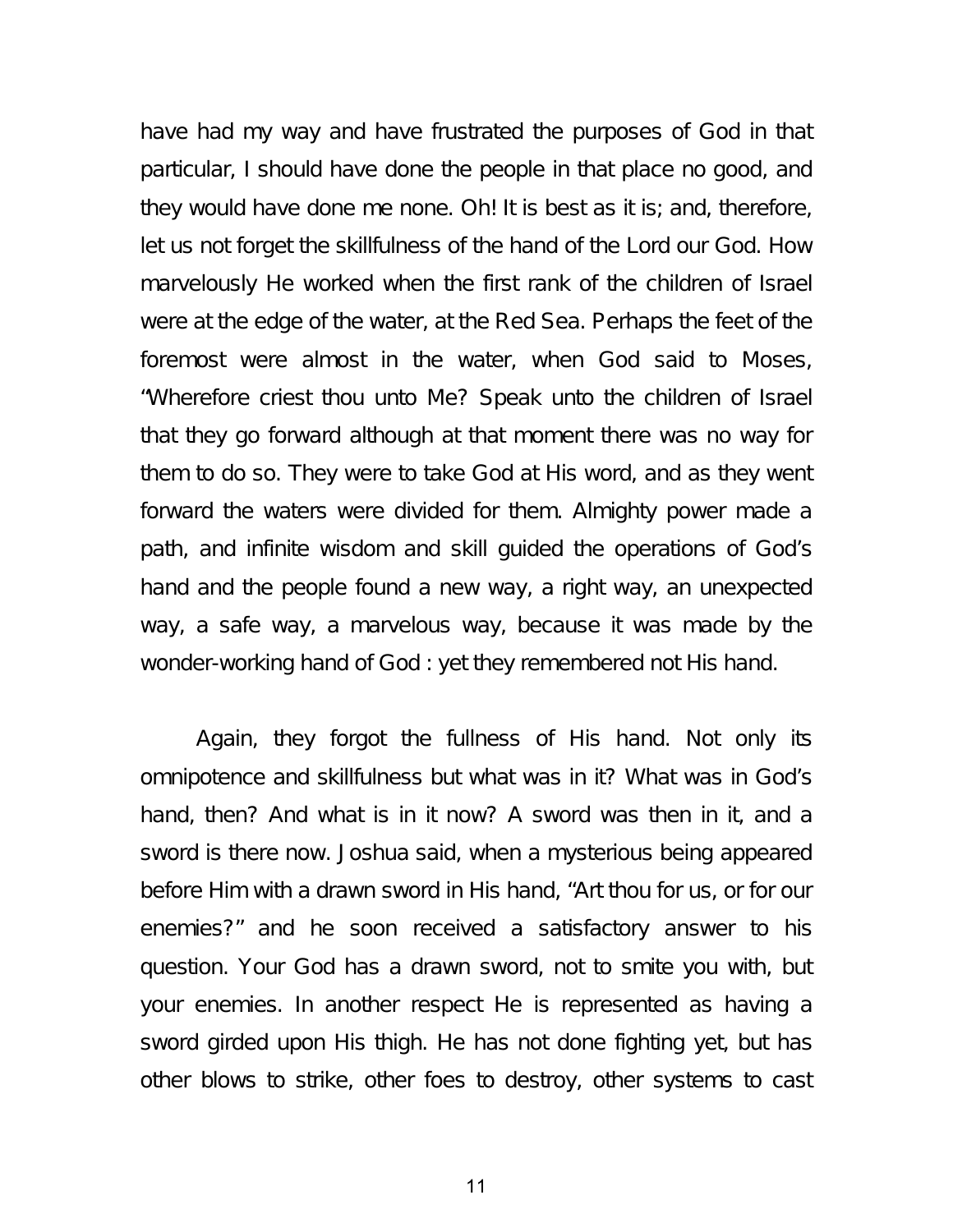down, and other conquering work to do. There is sword in God's hand, which He will bring down upon Idumea, and upon all the enemies of His church and people. Remember that He holds a sword. What else? He has a rod as well as a sword in His hand. "Hear the rod, and who hath appointed it. And who is the rod for? Not for the devil, but for the children of God; for whilst it is His intention to smite His enemies with the sword, it is His purpose to chastise His people with a rod. You do not believe this, perhaps. I have had hearers in this place occasionally, who were not believers in Divine chastisement. This I cannot help; for I do not consider when I enter the pulpit, or am in it, what my hearers believe or what they do not believe. I believe in Divine chastisement, and that God's hand holds a rod as well as a sword. I have some experience in this direction, for I have been chastised again and again, and I hope the Lord will never leave me to myself in this respect. Do not forget, then, the sword; and do not forget the rod. What else is there in His hand? "In the hand of the Lord there is a cup, and the wine is red, it is full of mixture." How large this cup is I cannot tell; but "He poureth out of the same; but the dregs thereof all the wicked of the earth shall wring them out, and drink them." But remember there was a cup in God's hand when the dear Redeemer was in Gethsemane; and the Saviour emptied it. Remember also the cup of salvation which is in God's hand. What shall I render unto Him? " I will take the cup of salvation, and call upon the name of the Lord." Remember His hands are full of blessing, and every morning He comes into our rooms and fills our cups. Day by day, we receive blessings undeserved. Do you always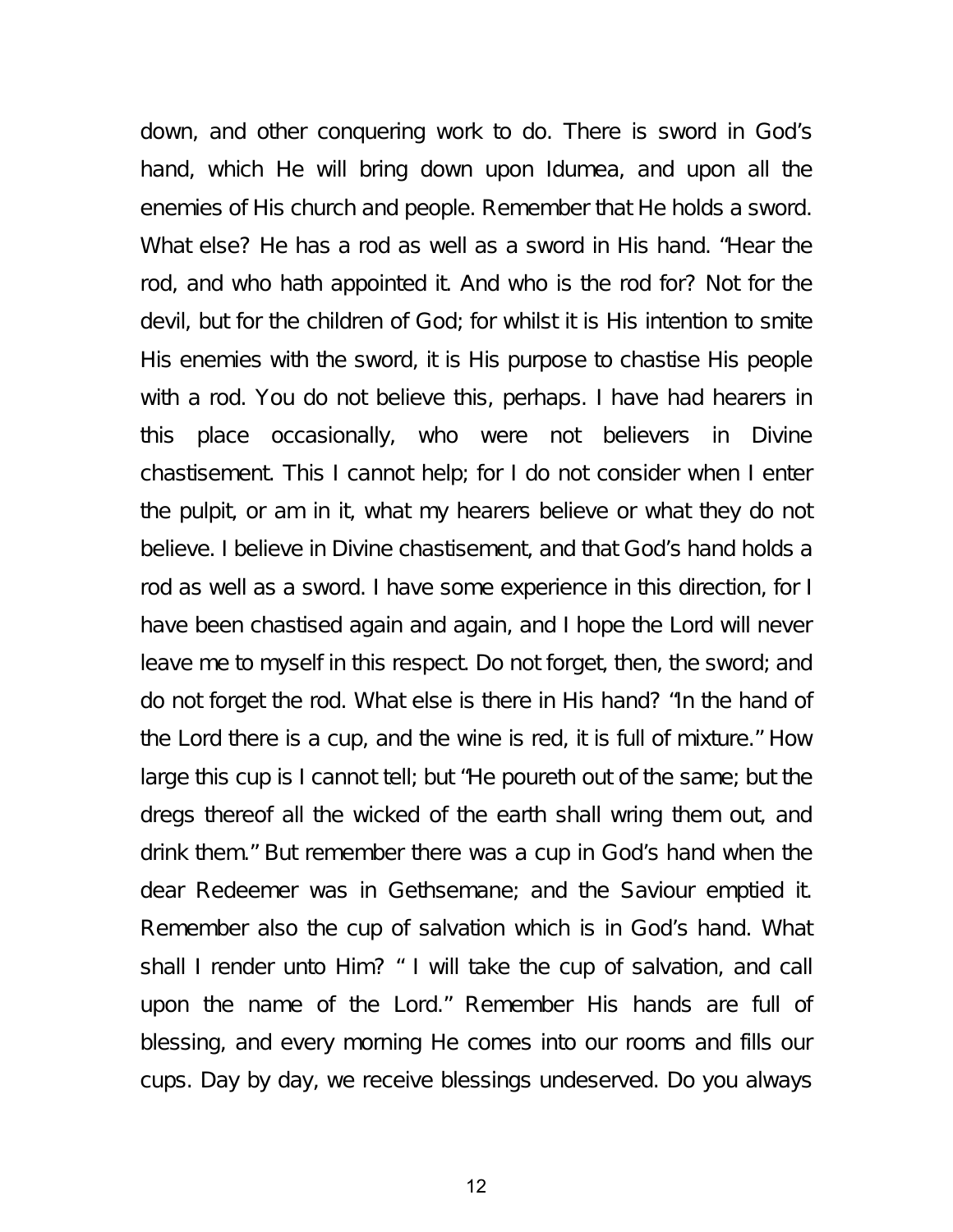think of this? Israel remembered not that His hands were full of blessings.

Then again His hand is a 'bountiful one. It is ever open. "Thou openest Thine hand, and satisfiest the desire of every living thing." As the God of providence, He blesses the earth, and satisfies the desire of every living thing; for who can have temporal good without the goodness of God? And He has a right to supply from nature the ordinary wants of His people and others. And then, He supplies His people from that mediatorial fullness which it hath pleased Him should dwell in His beloved Son. From that immeasurably deep fullness have all we received, and grace for grace. Do not be afraid, for, Paul says, "My God shall supply all your need, according to His riches in glory, by Christ Jesus." Thus we have God's upraised hand denoting His promise and His oath, the almightiness of His hand, the skillfulness of His hand, the fullness of His hand, and His perpetual bounty.

> Thus far we've proved the promise good, Which Jesus ratified with blood."

Now, a word, and only a word, on the day indicated in the text. "They remembered not His hand, nor the day when He delivered them from the enemy." I have selected this text because I trust it was applied to my mind by the Spirit; but when it came to me these two points especially impressed my heart,—the hand, and the day. Both

13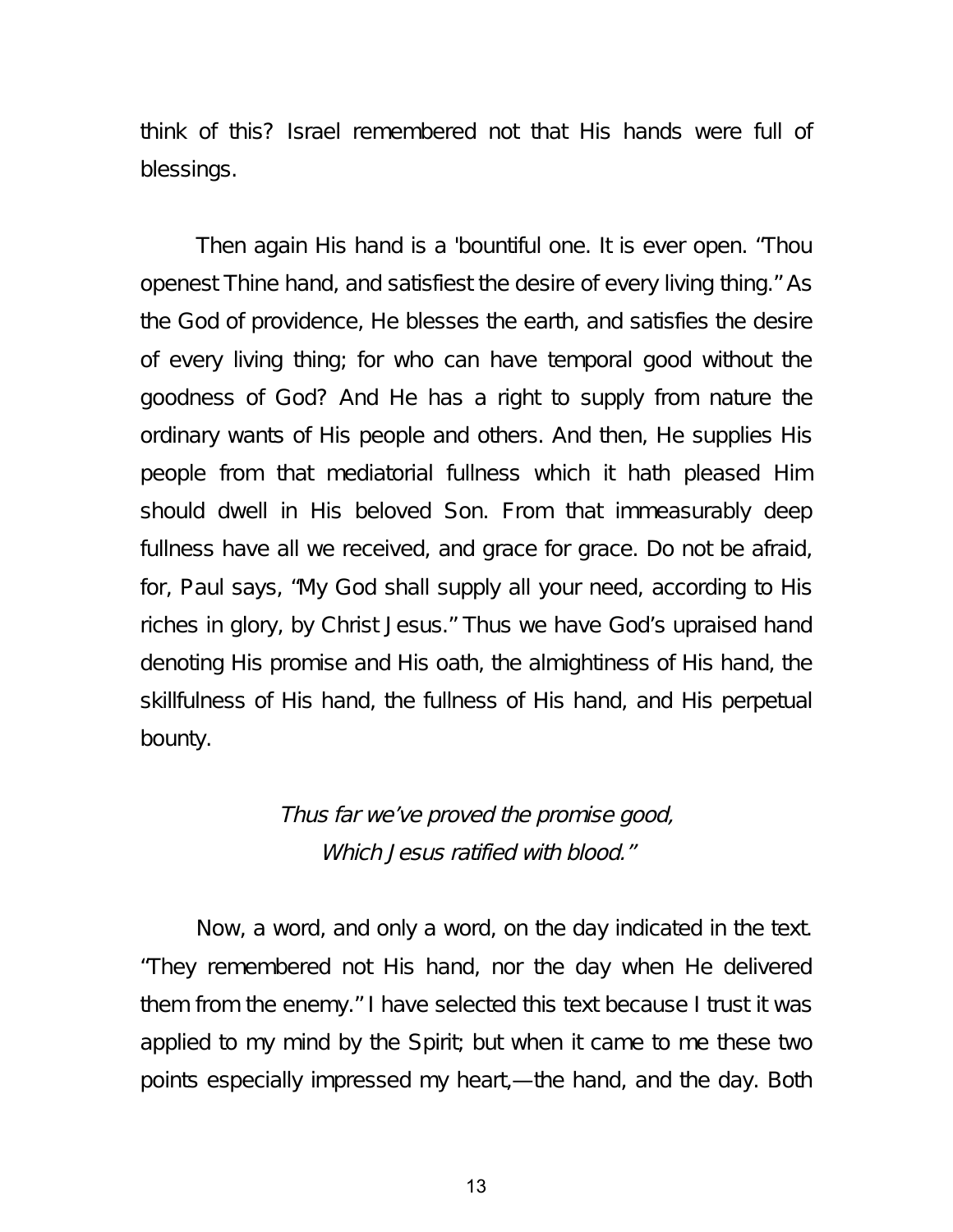were forgotten by the children of Israel, and both are forgotten in a measure by the Lord's people now. The day they remembered not. Well, what is there in a day? Very much, for first, it was the appointed day, and they forgot that; you have not forgotten the portion I read at the commencement of the service to-night, {Genesis. 15}. Thy seed shall be a stranger in a land that is not theirs, and they shall afflict them four hundred years." A date was given, given by God, whose strong hand was forgotten. "They shall afflict them four hundred years; and I will judge that nation, and then bring out thy seed with great substance." Then mark in the 12th of Exodus what the Holy Ghost says, "And it came to pass at the end of the four hundred years, even on the self-same day it came to pass, that all the hosts of the Lord went out of the land of Egypt." They forgot that day, and the hand that brought them out; and that very day, according to God's word, He delivered them. The deep affliction of Israel did not induce God to go there before He was due; and the hostility and opposition of Pharaoh did not prevent Him from going when He was due. When, therefore, the hands of the clock, as it were, pointed at the very time God had indicated, He was there, with His high hand and out stretched arm, and delivered His people. Our deliverances are appointed and God will come at the self-same time. Let us never forget what a hand we have to work for us, and that the operations of God's hand are all timed. Again, that day was their birthday, as a nation. "This month shall be unto you the beginning of months, it shall be the first month of the year to you." Their deliverance from Egypt changed the beginning of their year. They did not live until God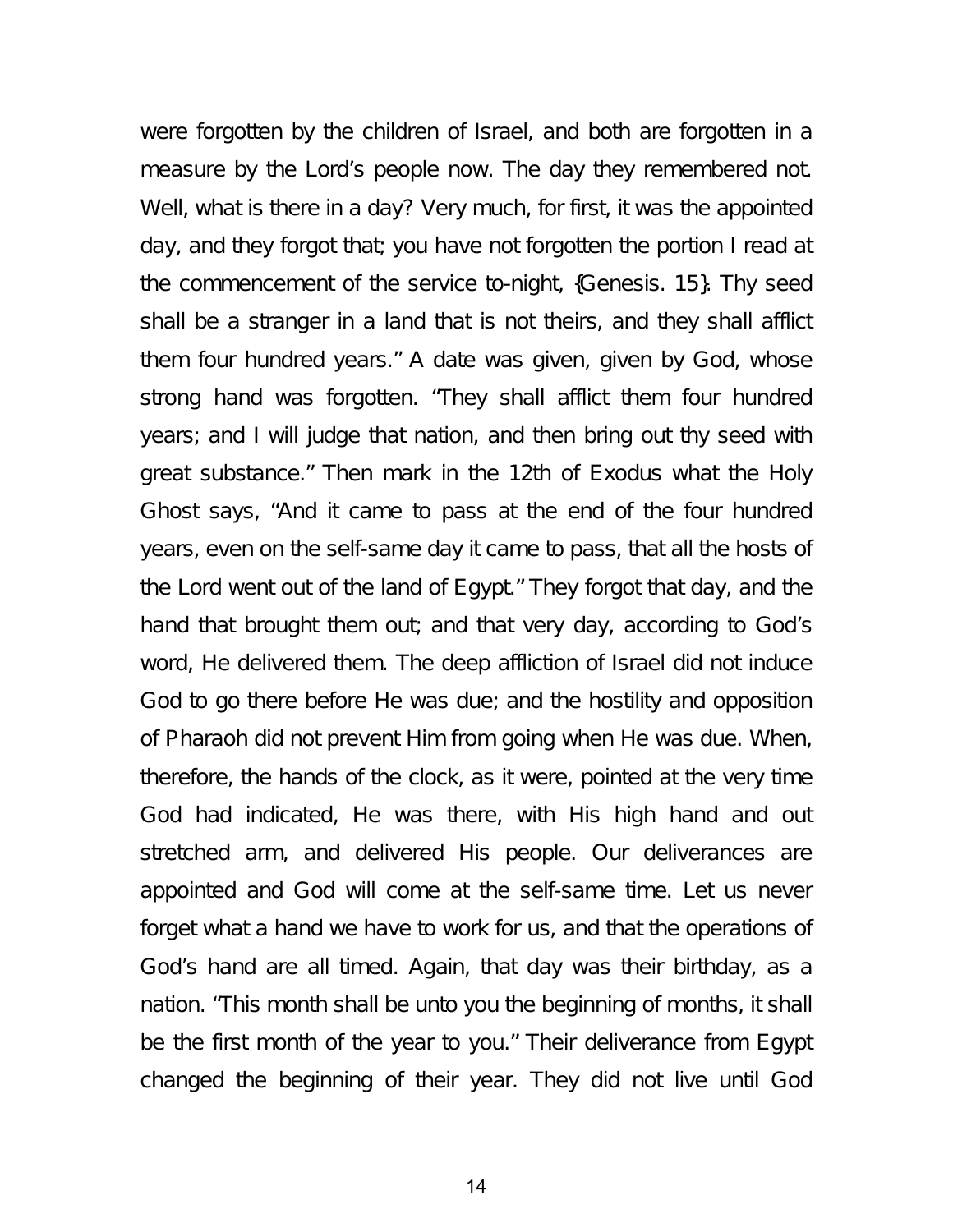brought them out of Egypt. Their national life then commenced. And you and I did not live before we were born again, and when the new birth took place we commenced to live for God, and to live for ever. Let us not forget that day, nor the hand that regenerated us, and the fact that when we were born again, we came forth as God's children and as new creatures, to live a new life for ever and ever. We then commenced our journey to Canaan, so did they? This was the morning of our spiritual life; and we sometimes sing,

> "Thus far on our way to Zion, We through grace divine are come; And the God whom we rely on, Soon will hid us welcome home."

Do not forget the time when you started for heaven, though like many of God's dear people, you may not be able to indicate the exact period when the work of grace was commenced ; and do not forget the strong almighty hand which was then raised for your defense.

And lastly, this was the day of Divine appropriation; for God said, The people in that iron furnace of Egypt are Mine, and I will go and deliver them, because they Mine. Relationship precedes deliverance, and deliverance proves our covenant relation to God.

Time will not admit of our entering upon the third point, the fact asserted, They remembered not the great deliverance the Lord

15